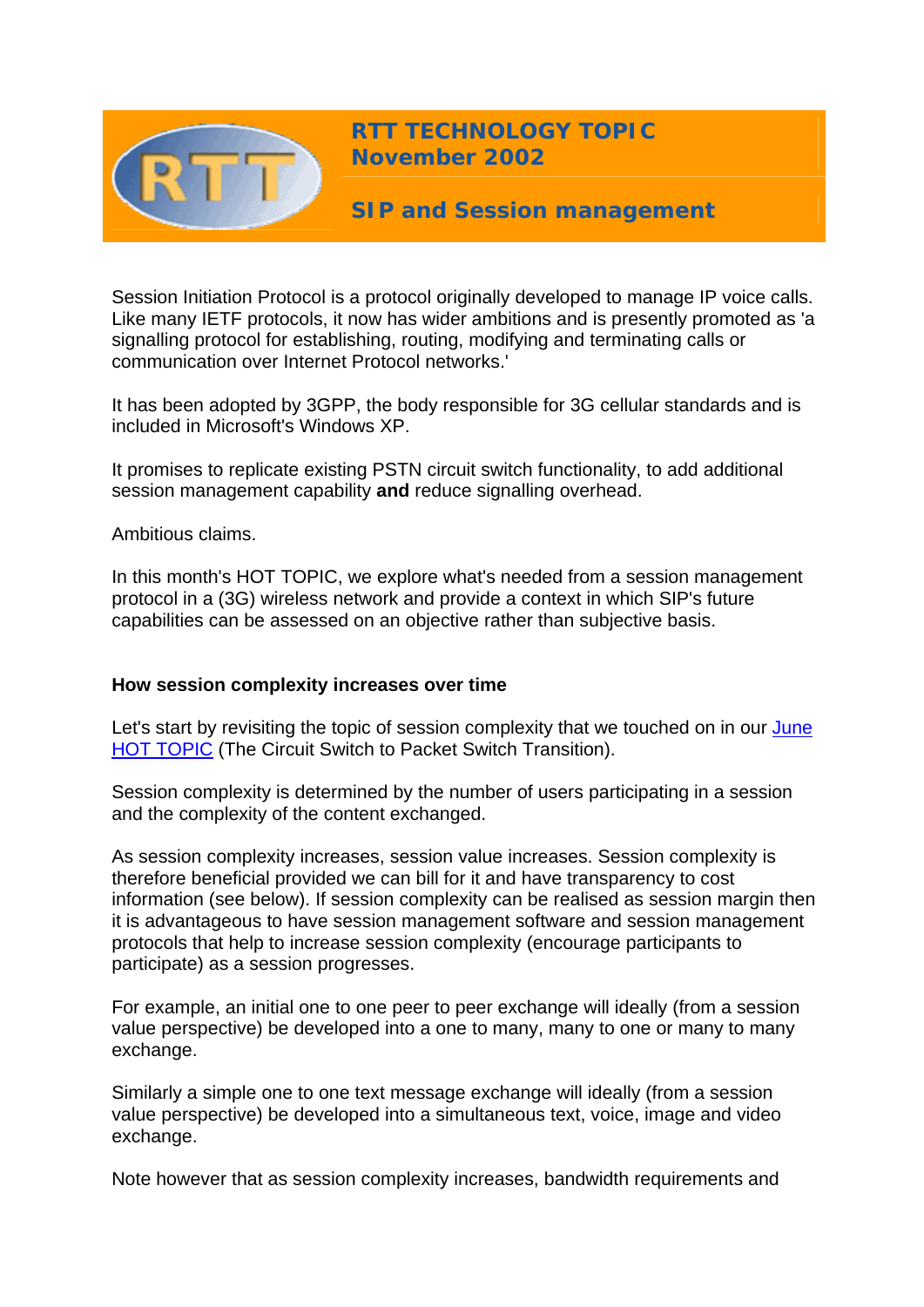signalling overheads increase.

In a 3G cellular network, radio bandwidth (physical layer resource) is allocated using a combination of static rate matching (additional code streams to support voice, image or video) and dynamic rate matching (increasing or decreasing allocated bandwidth at 10 millisecond intervals).

This implies an intimate relationship between the radio layer and higher layer bandwidth allocation protocols.

As session complexity increases, session persistency (generally) also increases both contribute to session value - they increase (or should increase) billability.

Session complexity value can however only be realised if session quality is maintained. Session quality is determined by factors such as text integrity, speech and audio quality, image and video fidelity (colour depth, resolution, frame rate) and application integrity. Session quality is also dependent on session consistency.

Session consistency becomes harder to maintain as session complexity increases. We may find for example that we need to manage and control time inter-dependency between multiple per user channel streams which means we need to measure and manage delay and delay variability - i.e. the need for session immediacy increases with session complexity.

In addition, as session complexity increases, we will tend to see a parallel increase in policy complexity.

Policy complexity is determined by the presumption that we bill users, devices or applications differentially depending on their right of access to delivery or storage bandwidth.

In an IP network this requires us to prioritise packets and packet streams (delivery bandwidth) and provide differentiated access to storage and server bandwidth The policing of access rights in turn depends on our ability to authenticate devices and/or users as they join or re-join a session.

In a wireless network, users may leave a session involuntarily (they walk into a tunnel and the session disconnects). When they rejoin the group (walk out of the tunnel) they will need to be re-authenticated and go through a re-admittance procedure.

In addition to introducing discontinuity, the radio layer will or may introduce variable quality into the media exchange.

Session properties therefore change as a session progresses. Some of these changes are intentional and can be controlled; some are unintentional and cannot be controlled.

Session properties can be described in terms of their dynamic range - how many users in the session, the types of media being exchanged, the bandwidth of the media being exchanged (influenced by the quality requirements of the media) and the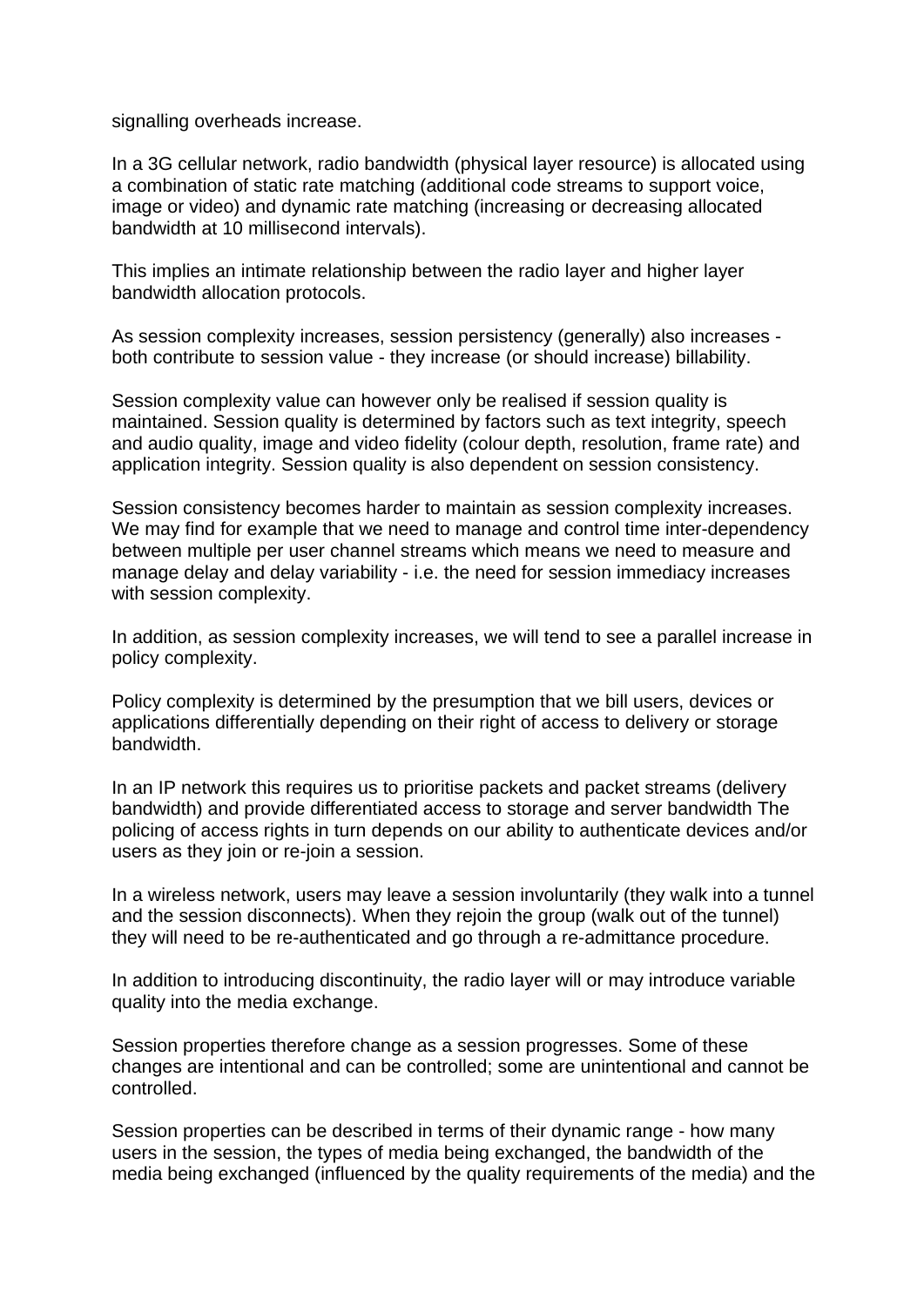rate of change.

Note that the session management protocol needs to have sufficient dynamic range and a fast enough rate of response to preserve session value.

# **SIP and session value**

This brings us back to SIP. We have implied that the job of the session management protocol is to maximise and preserve session value, i.e. it should be capable of responding to changes in the properties of the session as the session progresses.

Figure 1 shows a horizontal view of SIP. Session establishment requires a negotiation to be undertaken between users participating in the session, and the devices and applications being used.

Session modification requires the session to be continuously modified as session requirements change. Session modification may be problematic if the rate of change is high.

Session clear down requires the capture of session specific and user specific billing data (session data records/service data records) for delivery to the billing system.

We can begin to see that session management is really not so simple.



## **Session properties and session management**

Figure 2 shows a vertical view of SIP referenced against the traditional OSI model.

The user has application software that is capable of defining, requesting and negotiating its particular session specific requirements. (A declarative application is an application capable of declaring what it needs and wants). The application will be running on a target device that itself will have certain capabilities and constraints that will need to be accommodated by other session participants (a declarative device). The user is probably declarative as well if given the opportunity.

In the figure we have used Windows XP as an example of declarative application software. To be effective in a mobile environment, XP (or Symbian or competitor application software) will need to take into account device profiles in addition to using SIP or competitive or complementary protocols such as RSVP to communicate with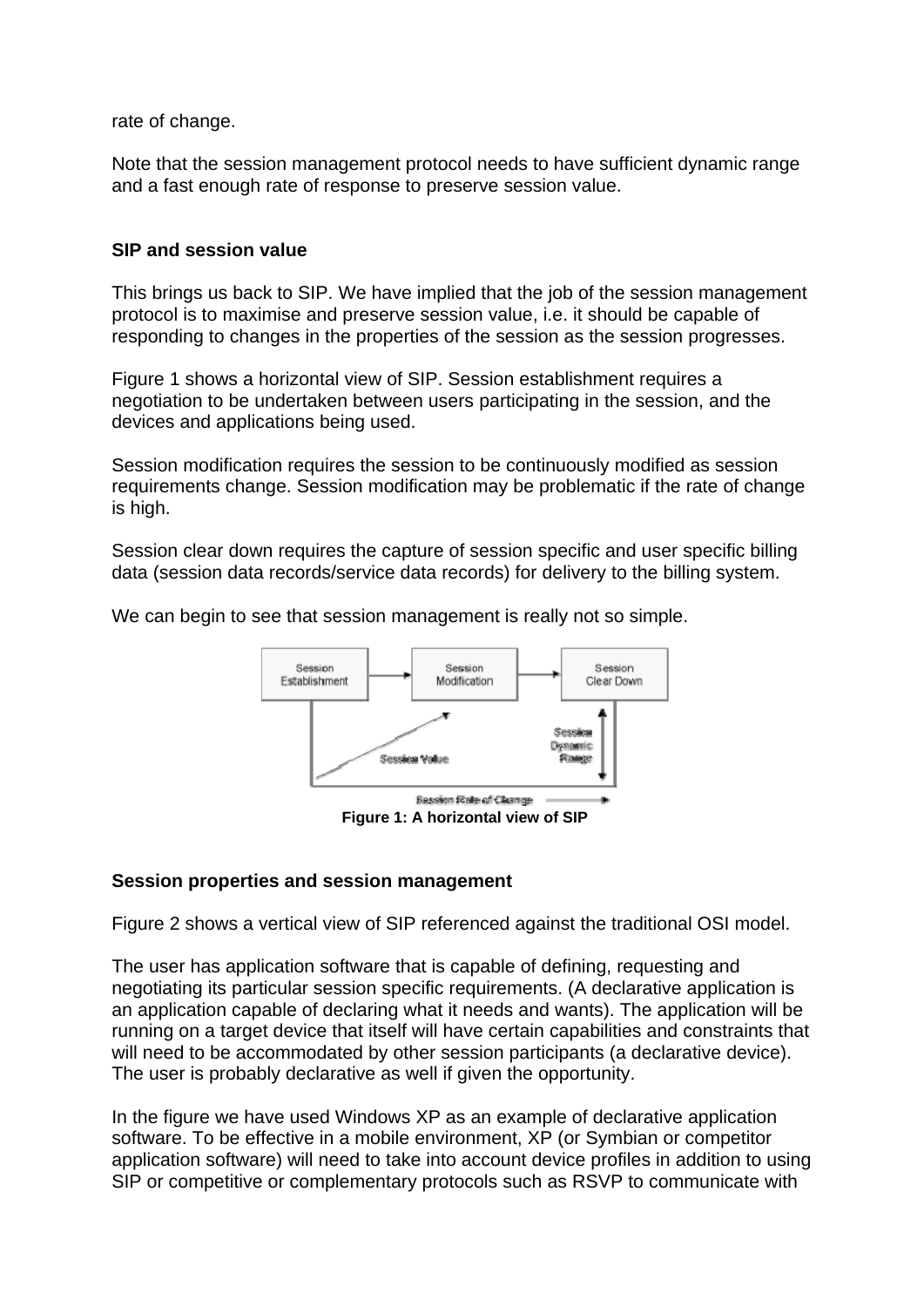all other layers of the OSI protocol stack,

The session protocol has to arbitrate these session requirements and match them to available transport, network and radio resource. Note that data link layer and physical layer resources in a 3GPP1 radio network are allocated using an ATM ABR protocol (though it is not described as such in the standards). Network bandwidth allocation decisions are made on the basis of network congestion measurements; radio bandwidth allocation decisions are made on the basis of radio interference measurements. These measurements are presently captured by the SS7 signalling layer.

Given the complexity of the network and radio admission procedures, it is inconceivable that SS7 should be dropped as a signalling standard. For SIP to survive it will therefore need to work with these existing signalling protocols.

| The Traditional OSI Model | The User                                      | Software and protocols |
|---------------------------|-----------------------------------------------|------------------------|
|                           |                                               |                        |
| <b>Application Layer</b>  | <b>Declarative Applications</b>               | Windows XP             |
|                           |                                               |                        |
| <b>Preservation Layer</b> | <b>Declarative Devices</b>                    | <b>HTML/XML</b>        |
|                           |                                               |                        |
| <b>Session Layer</b>      | <b>Session Management</b>                     | SIP/RSVP, etc          |
|                           |                                               |                        |
| <b>Transport Layer</b>    | <b>Adaptive Transport Resource Allocation</b> | <b>TCP</b>             |
|                           |                                               |                        |
| Network Layer             | <b>Adaptive Network Resource Allocation</b>   | IP                     |
|                           |                                               |                        |
| Data Link Layer           | <b>Adaptive Radio Resource Allocation</b>     | ATM                    |
|                           |                                               |                        |
| <b>Physical Layer</b>     | <b>Radio Bandwidth Allocation</b>             | WCDMA or CDMA2000      |

#### **Figure 2 A vertical view of SIP**

It comes down to the question of who is in control of the session - the user, the application, the user's device or the management protocol. Will it work? Well, possibly, but the specific claims are that SIP can or will do all the above while at the same time saving on signalling overhead. This is hard to believe.

# **The additional need for session cost transparency**

As session complexity increases, signalling overhead increases which in turn increases the cost of delivery. This doesn't matter as long as we achieve a session tariff premium, which is greater than the additional costs incurred. But how can we tell? At present there is no consistent way of describing the cost of delivery of a complex two user or multi user packet driven session. Without knowing session cost,